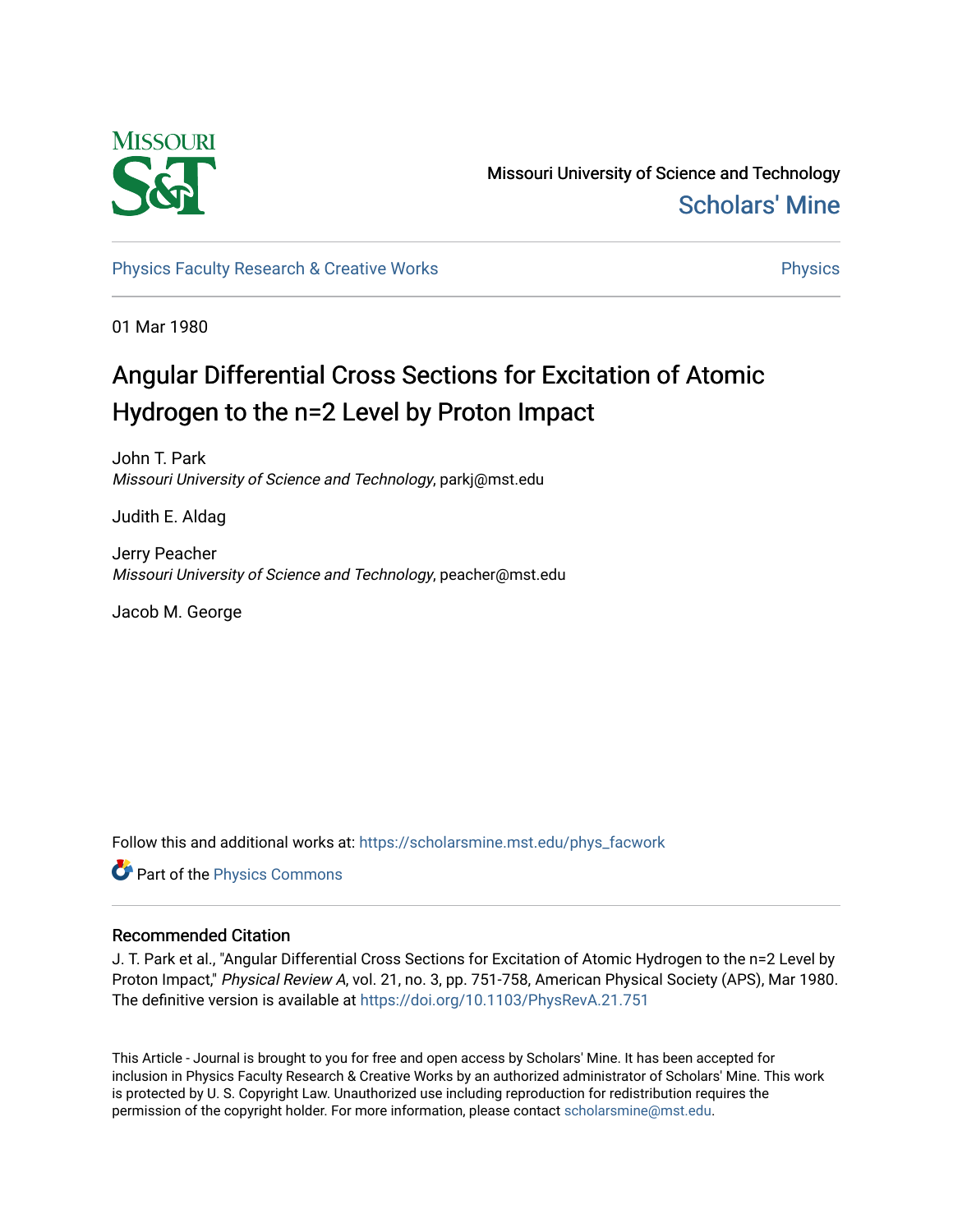## Angular differential cross sections for excitation of atomic hydrogen to the  $n = 2$  level by proton impact

J. T. Park, J. E. Aldag,\* J. L. Peacher, and J. M. George<sup>†</sup> Physics Department, Uniuersity of Missouri-Rolla, Rolla, Missouri 65401 (Received 5 September 1979)

Differential cross sections for 15-145-keV proton impact excitation of atomic hydrogen to the  $n = 2$  level have been determined for center-of-mass scattering angles 0 to 1.2 mrad. The cross sections were obtained from an analysis of the angular distribution of protons which had lost an energy corresponding to the excitation of atomic hydrogen to its  $n = 2$  level. The differential cross sections obtained are in rather good agreement with available coupled-state calculations as well as the simpler Glauber-approximation calculations. However, at the larger scattering angles the cross sections obtained from the theoretical treatments appear to decrease more rapidly than the experimental data.

#### I. INTRODUCTION

The significance of ion-atom collisions in thermonuclear fusion, laser development, plasma diagnostics, and other critical areas has lead to a large number of theoretical calculations employing various approximations. The use of these approximate techniques for collision problems involving multielectron ions and atoms frequently involves additional approximations whose effect cannot be understood unless the effect of the primary approximations is understood. The primary tests of the initial approximations depend on the meager quantity of cross section data available for proton-atomic-hydrogen collisions. In spite of the fundamental importance of the proton —atomic- hydrogen cross section measurements, there have been relatively few experiments, there have been relatively few experi-<br>ments reported<sup>1-10</sup> for the excitation of atomic hydrogen by protons because of the experimental difficulties. Of these, only Park et  $al.^{1-3}$  have reported cross sections for incident proton energies above 30 keV. Measurements of differential cross sections provide a better test of theoretical approximations than total cross sections because two different approximations could give similar results for total cross sections, but quite different, results for cross sections differential in angle. However, the only previous differential measurements are the preliminary report of this measurement<sup>1</sup> and the measurement of Houver et al.,  $^5$ who reported cross sections differential in angle for the excitation of atomic hydrogen to its  $n = 2$ level for proton impact energies of less than 2 keg.

The present experiment was designed to measure differential cross sections as a function of scattering angle for the collision process

 $H^+ + H(1s) \rightarrow H^+(\theta) + H(n=2)$ 

for proton impact energies from 15 to 145 keV. This energy range covers the region where the total cross section for excitation of atomic hydrogen to its  $n=2$  level reaches its maximum.

The University of Missouri-Rolls (UMR) ionenergy-loss spectrometer has been modified<sup>1,11</sup> to permit the measurements of differential cross sections for small-angle scattering of the projectile ion. The principle change involved placing the accelerator, beam alignment chamber, and target chamber on a platform that could be rotated about the collision point. The completed apparatus has an angular resolution of  $37 \times 10^{-6}$  rad which made possible the first measurement of this extremely basic differential cross section for excitation of atomic hydrogen from its ground state to its  $n = 2$  level by 15-145-keV incident protons.

#### II. EXPERIMENTAL METHOD

The energy-loss spectrometer and the general method employed in ion-energy-loss spectrometry have been discussed in detail elsewhere. $12-16$ Several changes were made in the spectrometer<sup>1,11</sup> to permit measurement of accurate angular differential cross sections for atomic-hydrogen targets.

Ions are produced in a low-voltage discharge source. The ion source currently in use is a Colutron G2 ion Qun, which includes a Mein filter to provide mass selection prior to acceleration. The energy distribution produced by this source is estimated to have a  $0.2$ -eV full width at half maximum.

The mass-selected ions are accelerated and steered through the entrance collimator. The collimator slits can be moved precisely in and out of the beam. This makes it possible to focus the beam at the center of the collision chamber before introducing the collimator slits. This

21 751 1980 The American Physical Society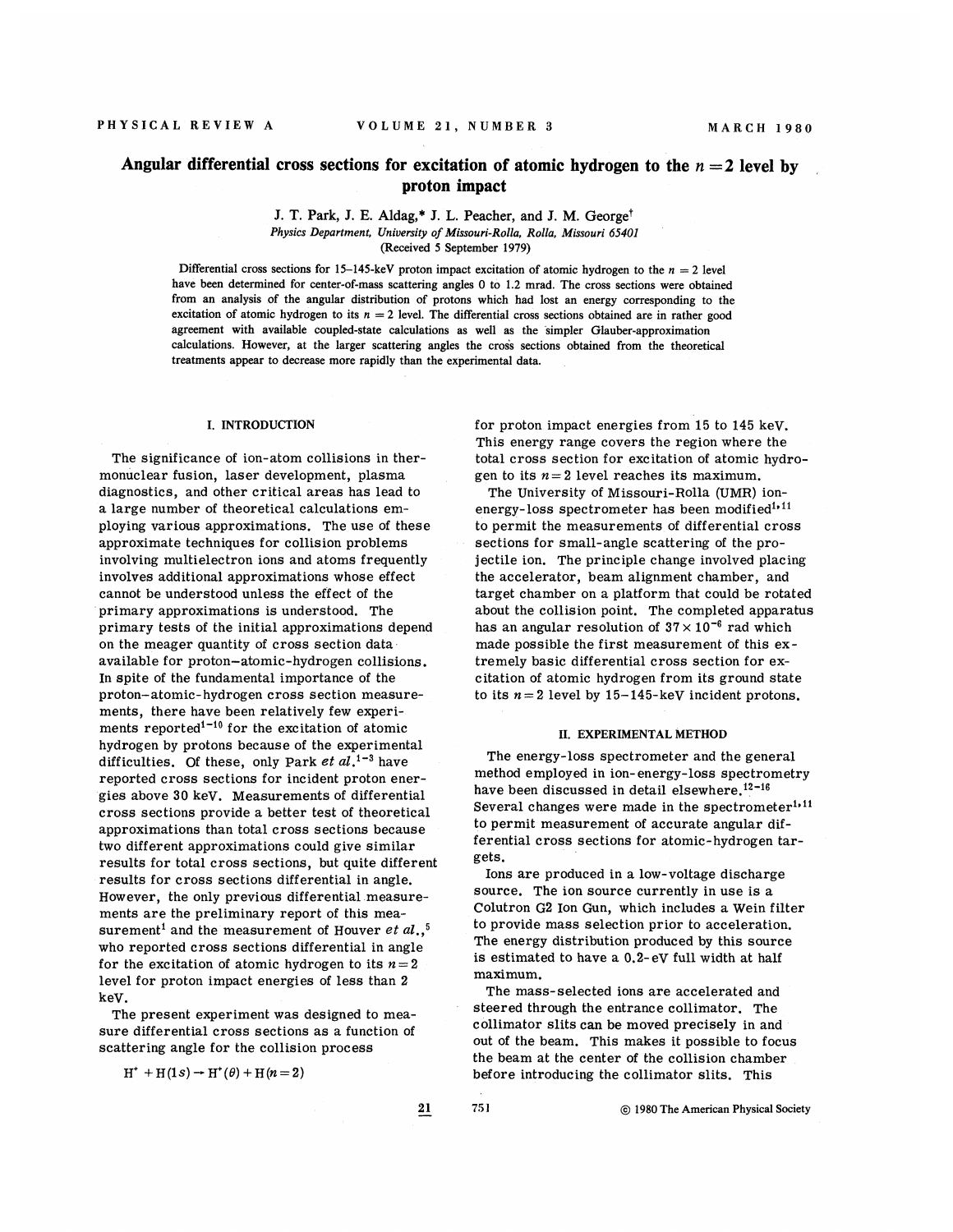method provides maximum beam intensity and also aids in data analysis. Additional collimation slits define the angular extent of the beam entering the collision chamber. The gas containment apertures of the collision chamber itself are larger than the maximum extent of the collimated beam and hence do not enter into the analysis of the collision geometry.

Ions exiting from the collision chamber pass through the exit collimator, which consists of a fixed exit slit and a pair of movable collimating slits. These slits are aligned for maximum transmission at zero scattering angle and define the detection window used in the data analysis.

The transmitted ion beam is magnetically analyzed to remove any products of chargechanging collisions. This removes any ambiguity as to the detected ion. Following the magnetic analysis, the ions enter the deceleration column and are decelerated by a well-defined potential. The decelerated ions are energy analyzed by an electrostatic analyzer.

A high-temperature furnace is used to produce atomic hydrogen. The target furnace is constructed of coaxial tungsten tubes, mhich are joule heated. Current flows radially into one end of the furnace, then flows coaxially through the tungsten furnace cylinder, returning through an adjacent coaxial shield, and lastly flowing radially outward. The proton beam is directed coaxially through the center of the furnace. Care is taken in the construction of the furnace in order to reduce any asymmetry in construction that might produce magnetic fields in the collision chamber.

Molecular hydrogen is dissociated into atomic hydrogen by a catalytic reaction involving a hot tungsten surface. Under the experimental conditungsten surface. Under the experimental conditions reported by Lockwood  $et al.,<sup>17</sup>$  it was possible to achieve a dissociation fraction of over 87.5% at a furnace temperature of 2380 K and still higher dissociation fractions at higher furnace temperatures. Both Lockwood's measurements and the measurements reported here were taken at molecular hydrogen pressures of the order of 10 mTorr. In this experiment the molecular hydrogen enters the region between the furnace wall and the heated coaxial shield. Because both the furnace wall and coaxial shield are at approximately 2700 K, the molecular hydrogen mill be partially dissociated even before it diffuses through a small hole in the furnace into the scattering region.

The furnace is connected to a tube leading to a MES Baratron Model 77 pressure meter. An automatic pressure regulator together with a servo-controlled valve maintains a constant furnace pressure using the Baratron pressure meter as a reference. The pressure difference

from the setting on the Baratron pressure meter can be controlled to within  $1\%$  of the desired pressure.

In this experiment it is not necessary to accurately determine the percent of molecular hydrogen in the furnace because the  $10.2$ -eV energyloss peak in the spectra of atomic hydrogen is well resolved from the broad  $12.5$ -eV energy-loss peak corresponding to the excitation of molecular states. With the target furnace cold, the energyloss spectrum of molecular hydrogen is obtained when hydrogen gas is introduced into the target cell. The molecular- hydrogen spectrum displays a broad peak at 12.5 eV belonging to the Lyman- $\alpha$ bands. This spectrum starts at about 11.5- eV energy loss, reaches a peak at  $12.5$  eV, and decreases monotonieally at higher energy losses. As the furnace is heated the spectrum begins to change. A 10.2-eV energy-loss peak that is attributed to the excitation of atomic hydrogen to its  $n=2$  level appears. This peak increases while the peak at  $12.5$  eV changes shape and decreases.<sup>3</sup> During data acquisition the residual molecular hydrogen was less than 10%of the gas in the target furnace.

Spectra differential in energy loss are obtained by increasing the potential difference between the accelerator and decelerator terminals. Whenever the increased potential energy compensates for a discrete energy loss of the projectile-target system, a peak is detected in the energy-loss spectrum. The energy-loss scale ean be determined to an accuracy<sup>13</sup> of  $\pm$  0.03 eV. Angular distributions of the scattered ion current corresponding to a particular scattering process can be measured by setting the energy loss at the calculated value<sup>11</sup> while pivoting about the scattering center provided that the process is resolved in its energy-loss spectrum. The relative angular position of the-accelerator is known to within 3.3  $\times$  10<sup>-6</sup> rad.

The energy lost by the incident proton consists of two parts: (i) the energy lost to produce the excitation and (ii) the recoil energy of the target atom. At the laboratory scattering angles employed in this experiment the energy lost by the proton deviates from the excitation energy by at most  $0.06$  eV.

Because of the complexity of the measurement and the magnitude of data required to produce meaningful results, a minicomputer controls the data acquisition process. The measurement scattering angle, recoil-corrected energy loss, count time, and various emergency and reset signals are set and monitored by a minicomputer. Because the computer can vary the measurement time with the observed count rate, little time is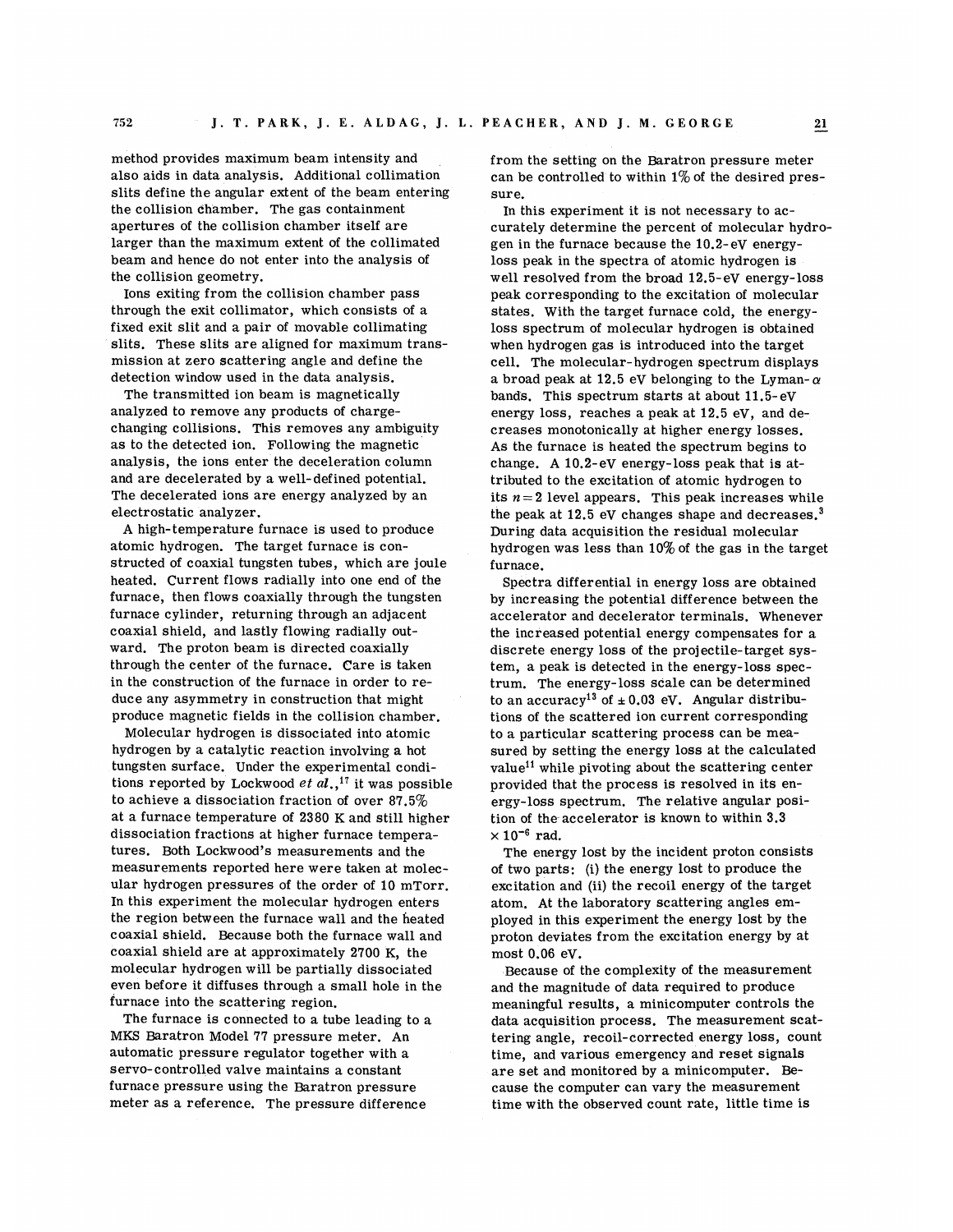wasted on measurements for which the signal-tonoise ratio is high. The transmitted ion current, energy loss, scattering angle, and scattering chamber pressure are recorded for each measurement. This information is channeled directly to or preset by the minicomputer which corrects the measurement for scattering chamber pressure deviations, instrument- and residual-gas-caused background, and normal incident beam drift. A standard deviation is calculated for each data point and the results are averaged, background corrected, compacted, and stored for further analysis. Apparent differential cross sections are calculated from measurements of transmitted proton current as a function of angle.<sup>11</sup>

Care was taken to ensure single-collision conditions for this experiment. The standard technique of checking the linearity of the plots of zero-angle apparent differential cross section versus scattering chamber pressure was used to establish that the data were acquired under single-collision conditions.

The raw data obtained using the technique described above were analyzed using the method described in detail in Ref. 1l. This data-analysis program extracts the "real" differential cross section from the apparent differential cross section by analyzing the effects of geometrical factors and the angular distribution of the incident beam. The description of the method is quite involved and will not be repeated here.

Differential cross section data for excitation of atomic hydrogen to the  $n=2$  level by proton impact are shown by the solid octagons in Fig. l. Table I gives the numerical values of the differential cross sections and the random error. The error bars are a result of two processes. The largest contribution to the error at the small scattering angles comes from the data-analysis program. The largest changes between the "real" differential cross section and the apparent differential cross section occur near zero scattering angle. This angular region is also the most sensitive to small changes in the incident beam distribution. As the scattering angle increases, errors arising from the data analysis decrease. However, errors arising from the statistical uncertainty of the scattered proton count rate increase. For the largest angles measured, the proton count rate was the same size as the noise. This leads to large error bars at the large scattering angles. As a result of these two processes, the error bars are large at the small scattering angles, decrease in size at increasing angles, and finally become





FIG. 1. Differential cross sections, in the center-ofmass frame, for the excitation of atomic hydrogen to the  $n = 2$  level by proton impact at selected lab energies.  $\bullet$ , present data;  $-\cdot$ , Born approximation (Refs. , present data;  $-\cdot$ , born approximation (Refs. 32, 33);<br>32, 33);  $\cdots$ , Glauber approximation (Refs. 32, 33); , scaled hydrogenic coupled-state calculation of Shakeshaft (Ref. 28);  $\frac{1}{2}$  -  $\frac{1}{2}$ , close-coupling pseudostate calculation of Bransden and Noble (Ref. 29). Note that 150-keV results of Bransden and Noble have been plotted on the 145-keV graph.

largest at large scattering angles. The error bars represent only random errors obtained from the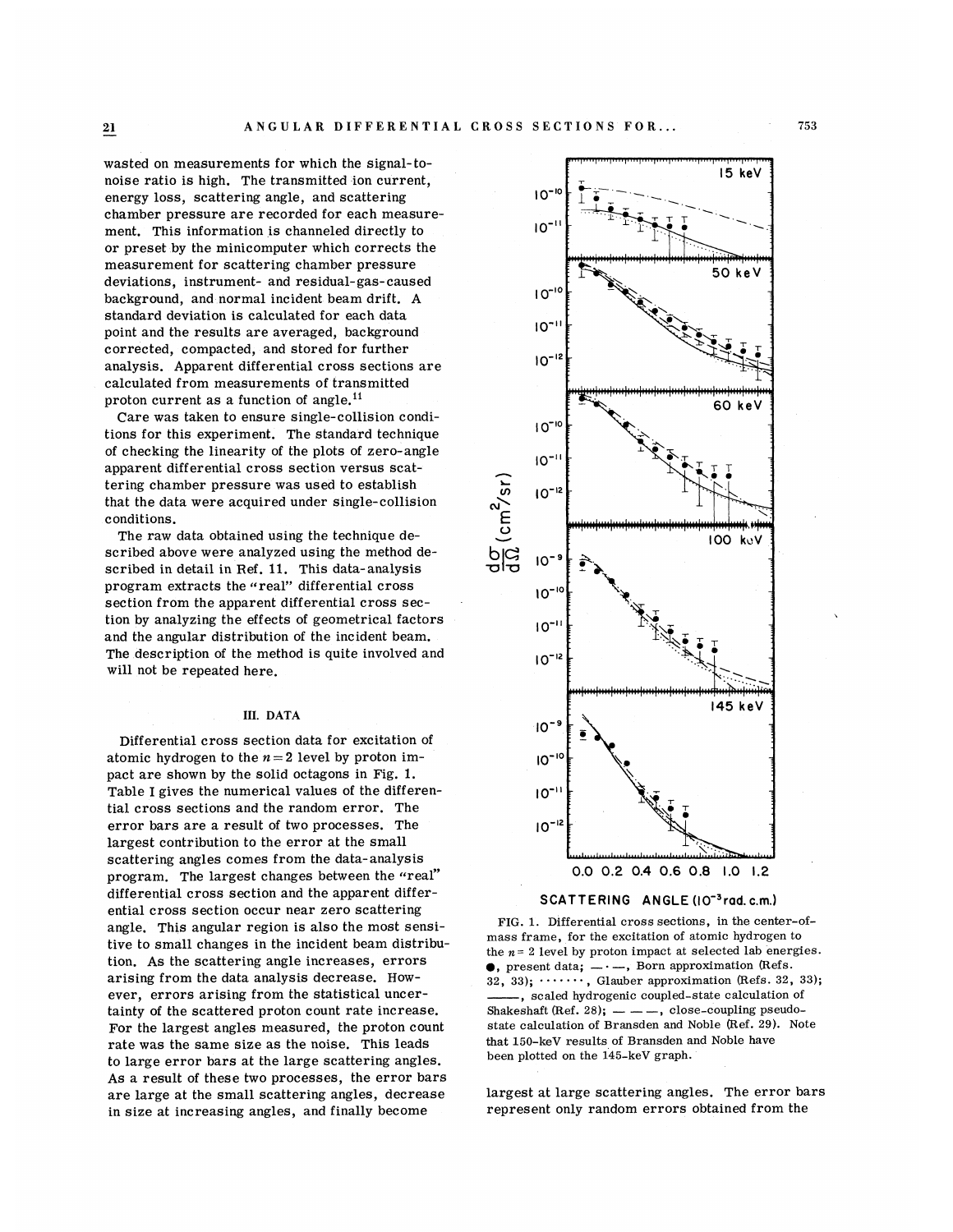| Angle (c.m.)            | $15\;{\rm keV}$                 | 20 keV                           | $25 \; \mathrm{keV}$             |
|-------------------------|---------------------------------|----------------------------------|----------------------------------|
| $(10^{-3} \text{ rad})$ | $\text{(cm}^2/\text{sr})$       | $\text{(cm}^2/\text{sr})$        | $\rm (cm^2/sr)$                  |
|                         |                                 |                                  |                                  |
| 0.0                     | $(1.4 \pm 0.9) \times 10^{-10}$ | $(1.6 \pm 0.8) \times 10^{-10}$  | $(1.9 \pm 1.2) \times 10^{-10}$  |
| 0.1                     | $(6.7 \pm 4.0) \times 10^{-11}$ | $(9.8 \pm 4.1) \times 10^{-11}$  | $(1.3 \pm 0.3) \times 10^{-10}$  |
|                         |                                 |                                  |                                  |
| 0.2                     | $(3.2 \pm 1.7) \times 10^{-11}$ | $(6.2 \pm 1.9) \times 10^{-11}$  | $(8.0 \pm 2.0) \times 10^{-11}$  |
| 0.3                     | $(2.2 \pm 1.1) \times 10^{-11}$ | $(4.3 \pm 1.1) \times 10^{-11}$  | $(5.3 \pm 1.1) \times 10^{-11}$  |
| 0.4                     | $(1.6 \pm 0.9) \times 10^{-11}$ | $(3.0 \pm 1.0) \times 10^{-11}$  | $(3.2 \pm 1.0) \times 10^{-11}$  |
| 0.5                     | $(1.0 \pm 0.7) \times 10^{-11}$ | $(1.9 \pm 0.7) \times 10^{-11}$  | $(2.1 \pm 0.8) \times 10^{-11}$  |
| 0.6                     | $(9.4 \pm 8.6) \times 10^{-12}$ | $(1.2 \pm 0.6) \times 10^{-11}$  | $(1.4 \pm 0.7) \times 10^{-11}$  |
| 0.7                     | $(8.8 \pm 9.6) \times 10^{-12}$ | $(7.9 \pm 4.4) \times 10^{-12}$  | $(8.9 \pm 5.8) \times 10^{-12}$  |
| 0.8                     |                                 | $(5.5 \pm 3.8) \times 10^{-12}$  | $(6.4 \pm 5.0) \times 10^{-12}$  |
| 0.9                     |                                 | $(3.9 \pm 2.7) \times 10^{-12}$  | $(4.5 \pm 3.6) \times 10^{-12}$  |
| 1.0                     |                                 | $(2.9 \pm 2.1) \times 10^{-12}$  | $(3.2 \pm 3.0) \times 10^{-12}$  |
| 1.1                     |                                 | $(2.5 \pm 2.1) \times 10^{-12}$  | $(2.9 \pm 2.9) \times 10^{-12}$  |
| 1.2                     |                                 | $(2.0 \pm 2.1) \times 10^{-12}$  | $(2.1 \pm 2.2) \times 10^{-12}$  |
|                         |                                 |                                  |                                  |
|                         |                                 |                                  |                                  |
| Angle $(c.m.)$          | 30 keV                          | $35 \text{ keV}$                 | $40 \; \mathrm{keV}$             |
| $(10^{-3} \text{ rad})$ | $\rm (cm^2/sr)$                 | $\rm (cm^2/sr)$                  | $\text{(cm}^2/\text{sr})$        |
| 0.0                     | $(2.1 \pm 0.5) \times 10^{-10}$ | $(3.7 \pm 2.1) \times 10^{-10}$  | $(4.5 \pm 2.2) \times 10^{-10}$  |
| 0.1                     | $(1.7 \pm 0.4) \times 10^{-10}$ | $(2.3 \pm 1.0) \times 10^{-10}$  | $(2.9 \pm 0.8) \times 10^{-10}$  |
| 0.2                     | $(1.2 \pm 0.3) \times 10^{-10}$ | $(1.3 \pm 0.6) \times 10^{-10}$  | $(1.6 \pm 0.3) \times 10^{-10}$  |
| 0.3                     | $(7.3 \pm 1.4) \times 10^{-11}$ | $(6.9 \pm 2.6) \times 10^{-11}$  | $(8.9 \pm 1.5) \times 10^{-11}$  |
|                         | $(4.3 \pm 1.1) \times 10^{-11}$ | $(3.4 \pm 1.4) \times 10^{-11}$  |                                  |
| 0.4                     |                                 |                                  | $(4.1 \pm 1.3) \times 10^{-11}$  |
| 0.5                     | $(2.5 \pm 0.9) \times 10^{-11}$ | $(2.5 \pm 1.1) \times 10^{-11}$  | $(2.2 \pm 0.7) \times 10^{-11}$  |
| 0.6                     | $(1.6 \pm 0.8) \times 10^{-11}$ | $(1.8 \pm 1.2) \times 10^{-11}$  | $(1.3 \pm 0.5) \times 10^{-11}$  |
| 0.7                     | $(8.3 \pm 5.4) \times 10^{-12}$ | $(1.2 \pm 0.9) \times 10^{-11}$  | $(7.8 \pm 3.8) \times 10^{-12}$  |
| 0.8                     | $(5.6 \pm 3.6) \times 10^{-12}$ | $(7.8 \pm 6.0) \times 10^{-12}$  | $(6.3 \pm 3.6) \times 10^{-12}$  |
| 0.9                     | $(3.4 \pm 2.2) \times 10^{-12}$ | $(5.2 \pm 4.0) \times 10^{-12}$  | $(4.8 \pm 3.2) \times 10^{-12}$  |
| 1.0                     | $(2.6 \pm 1.9) \times 10^{-12}$ | $(3.8 \pm 3.8) \times 10^{-12}$  | $(3.9 \pm 2.9) \times 10^{-12}$  |
| 1.1                     | $(2.0 \pm 1.6) \times 10^{-12}$ | $(2.8 \pm 3.2) \times 10^{-12}$  | $(3.1 \pm 2.8) \times 10^{-12}$  |
| 1.2                     | $(1.9 \pm 1.5) \times 10^{-12}$ | $(9.6 \pm 11.0) \times 10^{-13}$ | $(2.6 \pm 2.7) \times 10^{-12}$  |
|                         |                                 |                                  |                                  |
| Angle $(c.m.)$          | $50 \; \mathrm{keV}$            | $60\,\,\mathrm{keV}$             | 70 keV                           |
| $(10^{-3} \text{ rad})$ | $\rm (cm^2/sr)$                 | $\rm (cm^2/sr)$                  | $(cm^2/sr)$                      |
|                         |                                 |                                  |                                  |
| 0.0                     | $(6.5 \pm 3.7) \times 10^{-10}$ | $(6.3 \pm 2.0) \times 10^{-10}$  | $(5.7 \pm 1.5) \times 10^{-10}$  |
| 0.1                     | $(3.7 \pm 1.1) \times 10^{-10}$ | $(4.3 \pm 0.9) \times 10^{-10}$  | $(3.8 \pm 0.8) \times 10^{-10}$  |
| 0.2                     | $(1.7 \pm 0.5) \times 10^{-10}$ | $(2.4 \pm 0.5) \times 10^{-10}$  | $(2.4 \pm 0.5) \times 10^{-10}$  |
| 0.3                     | $(1.0 \pm 0.2) \times 10^{-10}$ | $(1.0 \pm 0.3) \times 10^{-10}$  | $(1.1 \pm 0.2) \times 10^{-10}$  |
| 0.4                     | $(4.9 \pm 1.5) \times 10^{-11}$ | $(3.2 \pm 1.6) \times 10^{-11}$  | $(4.0 \pm 1.7) \times 10^{-11}$  |
| 0.5                     | $(2.7 \pm 0.7) \times 10^{-11}$ | $(1.8 \pm 0.9) \times 10^{-11}$  | $(1.6 \pm 0.8) \times 10^{-11}$  |
| 0.6                     | $(1.5 \pm 0.5) \times 10^{-11}$ | $(1.1 \pm 0.7) \times 10^{-11}$  | $(9.4 \pm 5.1) \times 10^{-12}$  |
| 0.7                     | $(8.1 \pm 3.9) \times 10^{-12}$ | $(6.0 \pm 5.1) \times 10^{-12}$  | $(4.8 \pm 3.0) \times 10^{-12}$  |
| 0.8 <sub>1</sub>        | $(5.0 \pm 2.6) \times 10^{-12}$ | $(3.9 \pm 3.5) \times 10^{-12}$  | $(2.8 \pm 1.5) \times 10^{-12}$  |
| 0.9                     | $(3.0 \pm 1.7) \times 10^{-12}$ | $(2.9 \pm 3.0) \times 10^{-12}$  | $(1.5 \pm 1.0) \times 10^{-12}$  |
|                         |                                 |                                  |                                  |
| 1.0                     | $(2.2 \pm 1.4) \times 10^{-12}$ | $(2.8 \pm 3.4) \times 10^{-12}$  | $(1.3 \pm 0.9) \times 10^{-12}$  |
| 1.1                     | $(1.6 \pm 1.2) \times 10^{-12}$ |                                  | $(1.0 \pm 0.9) \times 10^{-12}$  |
| 1.2                     | $(1.2 \pm 1.0) \times 10^{-12}$ |                                  | $(9.1 \pm 11.0) \times 10^{-13}$ |
|                         |                                 |                                  |                                  |
| Angle (c.m.)            | 80 keV                          | 90 keV                           | $100 \text{ keV}$                |
| $(10^{-3} \text{ rad})$ | $(cm^2/sr)$                     | $\rm (cm^2/sr)$                  | $\rm (cm^2/sr)$                  |
| 0.0                     | $(7.6 \pm 3.8) \times 10^{-10}$ | $(6.2 \pm 1.2) \times 10^{-10}$  | $(7.1 \pm 2.6) \times 10^{-10}$  |
| 0.1                     | $(4.4 \pm 1.4) \times 10^{-10}$ | $(4.1 \pm 0.6) \times 10^{-10}$  | $(4.3 \pm 0.9) \times 10^{-10}$  |
|                         |                                 |                                  |                                  |
| 0.2                     | $(2.0 \pm 0.7) \times 10^{-10}$ | $(2.3 \pm 0.3) \times 10^{-10}$  | $(2.1 \pm 0.6) \times 10^{-10}$  |
| 0.3                     | $(8.9 \pm 2.4) \times 10^{-11}$ | $(9.4 \pm 1.9) \times 10^{-11}$  | $(8.2 \pm 0.9) \times 10^{-11}$  |
| 0.4                     | $(3.3 \pm 2.2) \times 10^{-11}$ | $(2.5 \pm 1.3) \times 10^{-11}$  | $(2.6 \pm 1.7) \times 10^{-11}$  |
| 0.5                     | $(1.8 \pm 0.9) \times 10^{-11}$ | $(1.5 \pm 0.5) \times 10^{-11}$  | $(1.6 \pm 1.2) \times 10^{-11}$  |
| 0.6                     | $(1.0 \pm 0.6) \times 10^{-11}$ | $(7.4 \pm 3.6) \times 10^{-12}$  | $(6.5 \pm 3.4) \times 10^{-12}$  |
| 0.7                     | $(7.4 \pm 5.3) \times 10^{-12}$ | $(2.9 \pm 1.9) \times 10^{-12}$  | $(3.3 \pm 2.1) \times 10^{-12}$  |

TABLE I. Differential cross sections for excitation of atomic hydrogen to the  $n = 2$  state by proton impact.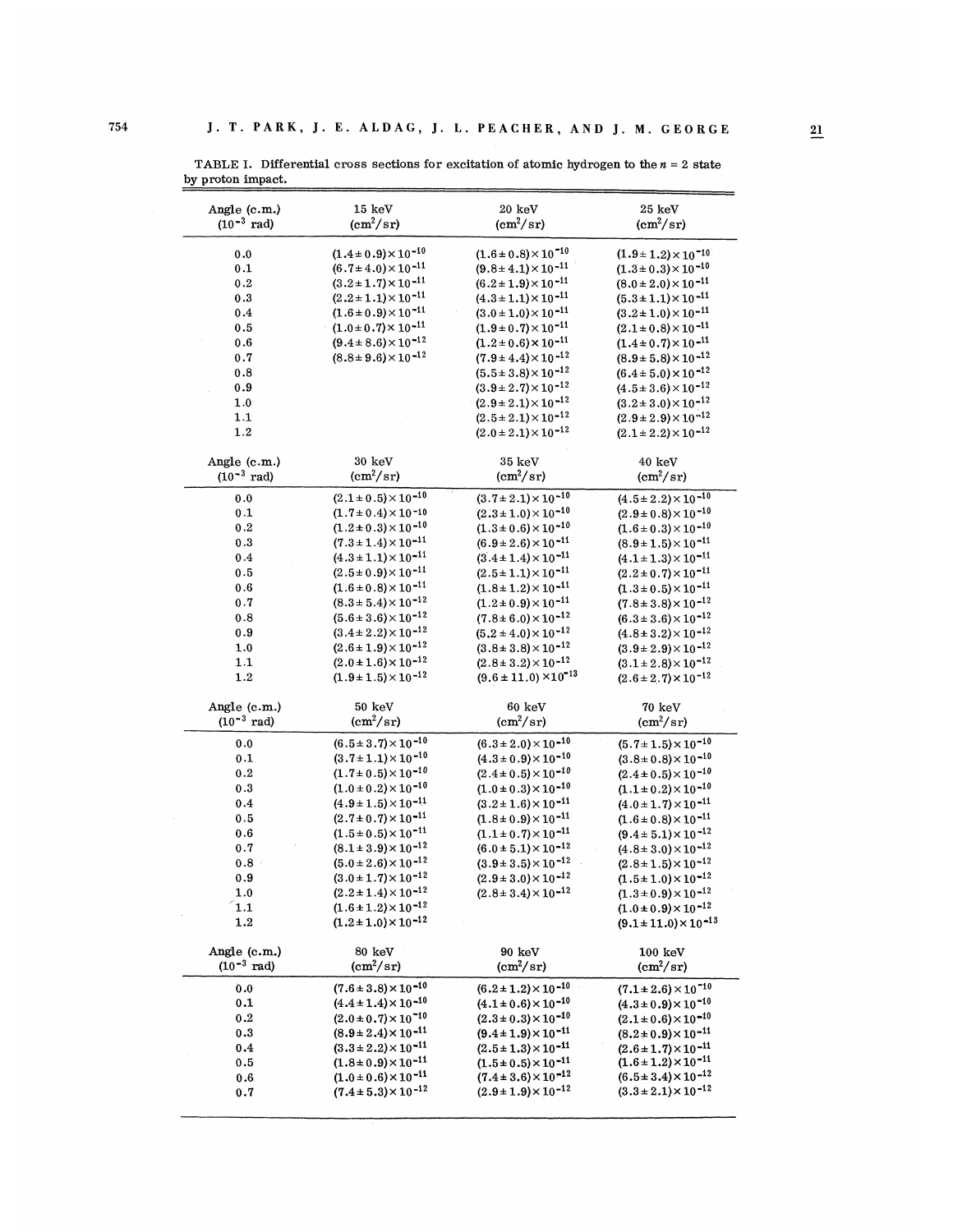| Angle (c.m.)<br>$(10^{-3} \text{ rad})$   | 80 keV<br>$\text{(cm}^2/\text{sr})$                                | 90 keV<br>$\rm (cm^2/sr)$                                          | $100 \text{ keV}$<br>$\rm (cm^2/sr)$                               |
|-------------------------------------------|--------------------------------------------------------------------|--------------------------------------------------------------------|--------------------------------------------------------------------|
| 0.8<br>0.9                                | $(3.0 \pm 1.8) \times 10^{-12}$<br>$(2.4 \pm 1.7) \times 10^{-12}$ | $(2.2 \pm 1.7) \times 10^{-12}$<br>$(1.9 \pm 1.6) \times 10^{-12}$ | $(2.4 \pm 1.6) \times 10^{-12}$<br>$(1.8 \pm 1.6) \times 10^{-12}$ |
| 1.0                                       | $(2.1 \pm 2.1) \times 10^{-12}$                                    |                                                                    |                                                                    |
|                                           |                                                                    |                                                                    |                                                                    |
| Angle $(c.m.)$<br>$(10^{-3} \text{ rad})$ | 125~keV<br>$\rm (cm^2/sr)$                                         | $145 \; \mathrm{keV}$<br>$\rm (cm^2/sr)$                           |                                                                    |
| 0.0                                       | $(6.3 \pm 2.3) \times 10^{-10}$                                    | $(5.2 \pm 1.7) \times 10^{-10}$                                    |                                                                    |
| 0.1                                       | $(4.0 \pm 1.1) \times 10^{-10}$                                    | $(4.0 \pm 0.8) \times 10^{-10}$                                    |                                                                    |
| 0.2                                       | $(2.0 \pm 0.5) \times 10^{-10}$                                    | $(2.4 \pm 0.5) \times 10^{-10}$                                    |                                                                    |
| 0.3                                       | $(8.5 \pm 2.3) \times 10^{-11}$                                    | $(6.9 \pm 1.8) \times 10^{-11}$                                    |                                                                    |
| 0.4                                       | $(2.4 \pm 2.0) \times 10^{-11}$                                    | $(9.4 \pm 4.8) \times 10^{-12}$                                    |                                                                    |
| 0.5                                       | $(1.2 \pm 0.9) \times 10^{-11}$                                    | $(6.3 \pm 3.5) \times 10^{-12}$                                    |                                                                    |
| 0.6                                       | $(4.9 \pm 4.1) \times 10^{-12}$                                    | $(3.0 \pm 2.3) \times 10^{-12}$                                    |                                                                    |
| 0.7                                       | $(2.2 \pm 1.5) \times 10^{-12}$                                    | $(1.9 \pm 1.7) \times 10^{-12}$                                    |                                                                    |
| 0.8                                       | $(1.7 \pm 1.4) \times 10^{-12}$                                    |                                                                    |                                                                    |
| 0.9                                       | $(1.4 \pm 1.5) \times 10^{-12}$                                    |                                                                    |                                                                    |

TABLE I. (Continu ed)

combination of separate measurements and do not include any possible systematic errors arising from the apparatus, method of analysis, or from the method of normalization of the data.

Data were obtained during three different time periods separated by several weeks. For each time period, measurements were made using a new target furnace. There were no apparent systematic differences between data sets obtained from one time period to another.

Because the number density of atomic hydrogen in the furnace could not be accurately determined, the absolute values for the cross sections could not be directly obtained from the data. To obtain absolute cross sections the data are normalized. This normalization was accomplished by integrating the differential cross sections with respect to angle to obtain a total cross section at each incident energy. The total cross sections so obtained were then set equal to the total cross sections reported by Park  $et \ al.^{2,3}$  Because the total cross sections reported by Park et al. are normalized to a first-Born-approximation calculation<sup>18</sup> at 200 keV, the differential cross sections reported here are thus normalized to a first- Bornapproximation calculation of the total cross section for proton excitation of atomic hydrogen to its  $n = 2$  level at 200-keV incident proton energy.

### IV. DISCUSSION

There are no other experiments reporting angular differential cross sections for the excitation of atomic hydrogen by proton impact for any part of the energy range reported in this

paper. The only other experiment measuring angular differential cross sections for this collision system was published by Houver  ${et}$   ${al}$  ,  ${^5}$ which was for incident proton energies between 250 and 2000 eV.

**Houver** *et al***.<sup>5</sup> reported good agreement with the** molecular expansion results of Chidichimo-Frank and Piacentini,<sup>19</sup> Knudson and Thorson,<sup>20</sup> and Gaussorgues et  $al.^{21}$  However, the energy range of the incident protons in the experiment reported here is such that the collision is not expected to proceed primarily via molecular curve-crossing excitation mechanisms. For low-energy protons  $(E < 5 \text{ keV})$ , Chidichimo- Frank and Piacentini<sup>19</sup> reported that the dominant inelastic excitation is to the  $2p_{+1}$  states of hydrogen. Excitation of the  $n \geq 3$  levels of atomic hydrogen should be weak. This report was substantiated by the absence of the  $n \geq 3$  energy-loss peaks in the spectra of Houver et  $al$ <sup>5</sup>. The energy-loss spectra obtained in the energy range covered by this experiment clearly demonstrate that the cross section for excitation of the  $n \geq 3$  levels are not orders of magnitude lower than the cross section for excitation of the  $n = 2$  level. This supports the belief that the mechanism for excitation in this experiment is different than the one in the experiment of Houver  $et$   $al.^5$ 

As a further check for effects of molecular curve-crossing excitation mechanisms, plots of the reduced cross section,  $\rho = \theta \sin \theta \, d\sigma / d\Omega$ , versus  $\tau = E\theta$  were made. However, the results did not lie on a universal curve. For the present data, the peak in the  $\rho$  value moves to lower  $\tau$  values for decreasing proton energies, while the peak ob-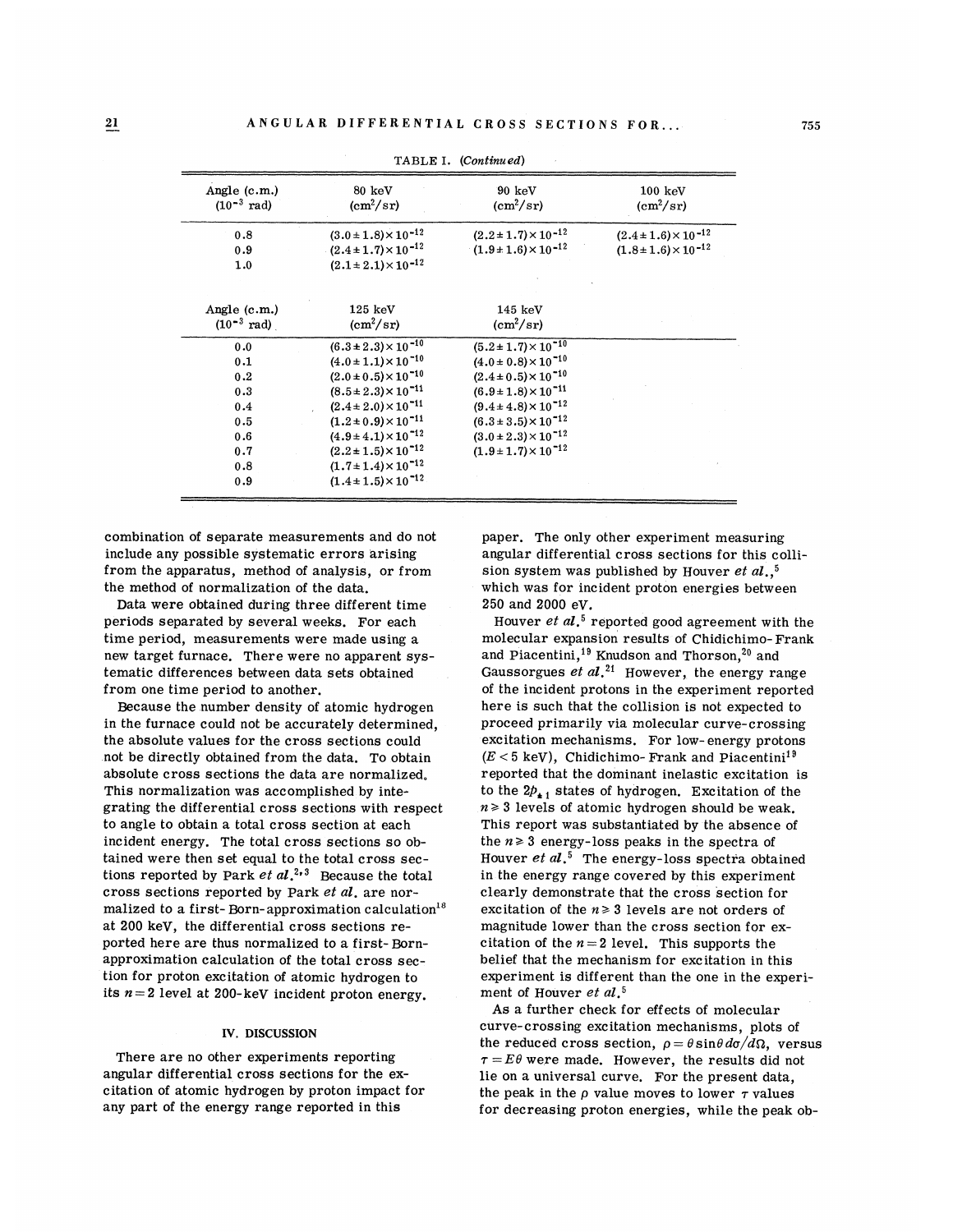served by Houver  ${et}$   $al.^5$  is at a higher  $\tau$  value. Thus the reduced cross section plot also supports the conclusion that molecular effects are not an important excitation mechanism in this experiment.

There are a number of theoretical coupled-state impact-parameter calculations for this sys $tem. <sup>22-26</sup>$  Unfortunately, there is no one-to-one correspondence between the scattering angle  $\theta$ and the impact parameter  $b$  which is valid at these small angles. $27$  Nevertheless, a small-angle classical calculation<sup>27</sup> was carried out using the static interaction potential for elastic scattering to obtain the relationship between  $\theta$  and  $\dot{\theta}$ . The experimental results obtained peaked at a lower impact parameter than the impact-parameter calculations, and agreement was poor.

Recently, Shakeshaft<sup>28</sup> and Bransden and Noble<sup>29</sup> have obtained differential cross sections from their coupled-state impact- parameter calculations. This is accomplished by multiplying the transition amplitudes at a given impact parameter by a suitable Bessel function and integrating over all impact parameters. Thus many impact parameters contribute to a given scattering angle. Shakeshaft<sup>28</sup> used a scaled hydrogenic basis set with 35 basis functions centered about each proton. The scale factors were chosen so that the resulting basis energy eigenvalues almost coincide with the energies of the 1s, 2s,  $2p$ , 3s,  $3p$ , and  $3d$  states and overlap the low-energy part of the continuous spectrum of the hydrogen atom. Bransden and Noble<sup>29</sup> used two sets of single-center expansions which included eigenfunctions to represent the discrete target states and pseudostates chosen to represent the continuum. Their basis set contained the exact 1s, 2s, and  $2p$  hydrogenic wave functions. The first set, developed by Callaway and Wooten,<sup>30</sup> consists of five s, four  $p$ , and two  $d$  orbitals of the Slater type. The second set, first used by Callaway  ${\it et\ al.},^{31}$  is an extension of the first set and consists of seven s, five  $p$ , and three  $d$  orbitals. Both sets gave essentially the same results for the differential cross sections. Shakeshaft's<sup>28</sup> calculation gave good agreement with the experimental total excitation cross section of Park  $et al.^3$  over the whole energy range, except for the region 40-70 keV in which his calculation takes a dip, whereas the experimental results go through a maximum. The Brandsen Noble<sup>29</sup> calculation gave good agreement with the experimental total excitation cross section of Park  $et \ al.^3$  for energies above  $\sim$  60 keV. Below about 60 keV their calculation yields a larger total excitation cross section than the experimental measurements.

The theoretical results of Shakeshaft for the

differential cross section for direct excitation of the  $n = 2$  level is in reasonably good agreement with this experiment over the whole energy range measured from 15—145 keV. The agreement is quite good near 50 keV. The theoretical results of Bransden and Noble are also reasonably good over the energy range calculated, i.e., 50-150 keV. Their calculations do not extend below 50 keV because for energies less than 50 keV the total excitation cross section was being overestimated. These results are shown in Fig. 1.

Theoretical results of the first- Born- and Glauber- approximation calculations of Franco and Thomas<sup>32</sup> are also shown in Fig. 1. Thomas<sup>33</sup> very graciously provided the numerical values of these calculations.

The first- Born-approximation calculations give differential cross sections that are in fairly good agreement with the experimental cross section curve over all scattering angles measured for incident proton energies greater than 50 keV. For incident proton energies greater than 70 keV, the Born- approximation calculations yield results that are more sharply peaked with respect to angle than the experimental results. At the larger scattering angles the Born-approximation results have crossed over the experimental results so that the Born-approximation results are below the experimental results. After the Born-approximation results cross over the experimental results, they continue to decrease quite rapidly in magnitude as the scattering angle continues to increase.

Below incident proton energies of 40 keV, the first-Born-approximation calculations<sup>32,33</sup> yield differential cross sections that are larger than the experimental results for all angles. Also, the first- Born- approximation results are not falling as fast with respect to scattering angle as the experimental results. This is to be expected since the first- Born-approximation total cross sections are much higher than the experimental total cross sections in this energy range.<sup>2,3</sup>

The Glauber-approximation calculations<sup>32,33</sup> yield differential cross sections that are also in reasonably good agreement with the experimental differential cross sections over the entire range of incident proton energies reported here. The Qlauber approximation does remarkably well considering its computational simplicity. It is interesting to note that the Qlauber-approximation results for the differential cross section approach the experimental results from below, as do the Glauber-approximation results for the total  $n=2$ excitation cross section.

The coupled-state calculations of Shakeshaft<sup>28</sup> and Bransden and Noble, $^{29}$  as well as the simpler Qlauber-approximation calculation of Franco and

756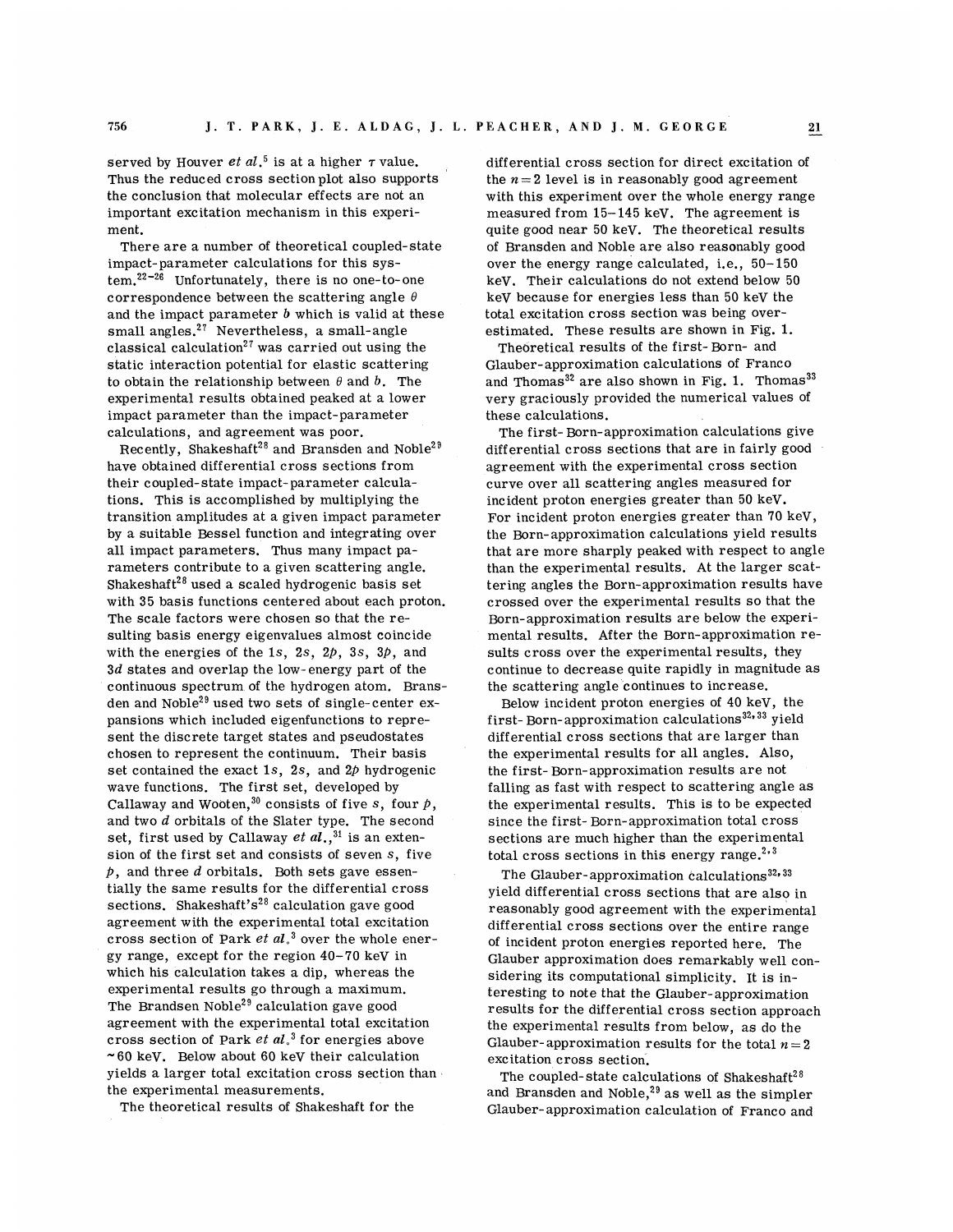Thomas,  $32$  yield a curve shape for the differential cross section which is in reasonably good agreement with the experimental results for the angles measured. On the other hand, the first Born approximation does not have the correct curve shape for the differential cross section even though its magnitude is close to the experimental results for energies greater than 50 keV. All of the other theoretical treatments differ from the data slightly in curve shape. At zero scattering angle these theories are low compared to experiment at low energies, very good near 50 keV, and higher than experiment at higher energies. At the larger scattering angles the cross sections obtained from the theoretical treatments fall off more rapidly than the experimental data. More data are obviously needed at the larger scattering angles in order to reduce the size of the error bars and to better determine the differentialcross- section curve shape.

It should be emphasized that the differential cross sections reported here were normalized to a first-Born-approximation<sup>18</sup> total cross section for excitation of atomic hydrogen to its  $n=2$  level at 200 keV. If the normalization were to the particular total  $n=2$  excitation cross section at 200

keV obtained from the calculation being compared to experiment, there would be slightly better agreement between the experimental results and that particular theoretical result.

This experiment provides the only measurement of differential cross sections for proton excitation of atomic hydrogen to its  $n = 2$  level in the energy range 15-145 keV. The agreement between the experimental results and the existing theoretical calculations<sup>28,29,32,33</sup> is reasonably good; however the differences between the various theories and the experimental data appear to be increasing as the scattering angle increases. The trend in the data suggests that at scattering angles only slightly larger than those reached in this experiment these differences will become significant. Work is in progress in order to extend the angular range of the measurements into the region where the theoretical results appear to diverge. Additional theoretical studies are also needed to extend the understanding of collision processes in the intermediate- energy range.

#### ACKNOWLEDGMENT

This research was supported in part by the NSF.

- \*Current address: 112 Westbury, Ponca City, Okla. 74601.
- \$4108 E. Osborn Rd. , Phoenix, Ariz. 85018.
- $^{1}$ J. T. Park, J. E. Aldag, J. L. Peacher, and J. M.
- George, Phys. Rev. Lett. 40, 1646 (1978).
- ${}^{2}$ J. T. Park, J. E. Aldag, and J. M. George, Phys. Rev. Lett. 34, 1253 (1975).
- ${}^{3}$ J. T. Park, J. E. Aldag, J. M. George, and J. L. Peacher, Phys. Rev. A 14, 608 (1976).
- $4Y.$  P. Chong and W. L. Fite, Phys. Rev. A 16, 933  $(1977)$ .
- $5J.$  C. Houver, J. Fayeton, and M. Barat, J. Phys. B  $7$ , 1358 (1974).
- T. Kondow, R.J. Girnius, Y. P. Chong, and W. L. Fite, Phys. Rev. A 10, 1167 (1974).
- ~J. T. Morgan, J. Geddes, and H. B. Gilbody, J. Phys. B 6, 2118 (1973).
- $^{8}$ J. T. Morgan, J. Geddes, and H. B. Gilbody, J. Phys. B 7, 142 (1974).
- ${}^{9}R.$  F. Stebbings, R. A. Young, C. A. Oxley, and H. Ehrhardt, Phys. Rev. 138, A1312 (1965).
- <sup>10</sup>R. A. Young, R. F. Stebbings, and J. W. McGowan, Phys. Rev. 171, 85 (1968).
- 11J. T. Park, J. M. George, J. L. Peacher, and J. E. Aldag, Phys. Rev. A 18, 48 (1978).
- <sup>12</sup>J. T. Park and F. D. Schowengerdt, Rev. Sci. Instrum. 40, 753 (1969).
- 13G. W. York, Jr., J. T. Park, J. J. Miskinis, D. H. Crandall, and V. Pol, Rev. Sci. Instrum. 43, 230  $(1972).$
- $^{14}$ F. D. Schowengerdt and J. T. Park, Phys. Rev. A  $\underline{1}$ ,

848 (1970).

- $^{15}V$ . Pol, W. Kauppila, and J. T. Park, Phys. Rev. A  $^{8}$ , 2990 (1973).
- <sup>16</sup>J. T. Park, V. Pol, J. Lawler, J. George, J. Aldag, J. Parker, and J. L. Peacher, Phys. Rev. A 11, 857  $(1975).$
- 17G. J. Lockwood, H. F. Helbig, and E. Everhart, J. Chem. Phys. 41, 3820 (1964).
- <sup>18</sup>D. R. Bates and G. Griffing, Proc. Phys. Soc. London 66, 961 (1953).
- $^{19}$ M. G. Chidichimo-Frank and D. R. Piacentini, J. Phys. B 7, 548 (1974).
- $20$ S. K. Knudson and W. R. Thorson, Can. J. Phys.  $48$ , 313 (1970).
- <sup>21</sup>C. Gaussorgues, C. LeSech, F. Masnou-Seeuws, R. McCarrol, and A. Riera, J. Phys. -B 8, <sup>253</sup> (1975).
- $^{22}$ I. M. Cheshire, D. F. Gallaher, and A. J. Taylor, J. Phys. B 3, 813 (1970).
- $^{23}$ D. F. Gallaher and L. Wilets, Phys. Rev. 169, 139 (1968).
- $^{24}$ D. Rapp and D. Dinwiddie, J. Chem. Phys.  $57,4919$  $(1972)$ .
- $^{25}D.$  Rapp, D. Dinwiddie, D. Storm, and T. E. Sharp, Phys. Rev. A 5, 1290 (1972).
- $^{26}$ L. Wilets and D. F. Gallaher, Phys. Rev. 147, 13 (1966).
- $^{27}E.$  Everhart, G. Stone, and R.J. Carbone, Phys. Rev. 99, 12sv (1955).
- $^{26}R$ . Shakeshaft, Phys. Rev. A 18, 1930 (1978). Note that the scale on Fig. 2 is mislabeled. The scattering angle should be in units of  $10^{-4}$  rad.